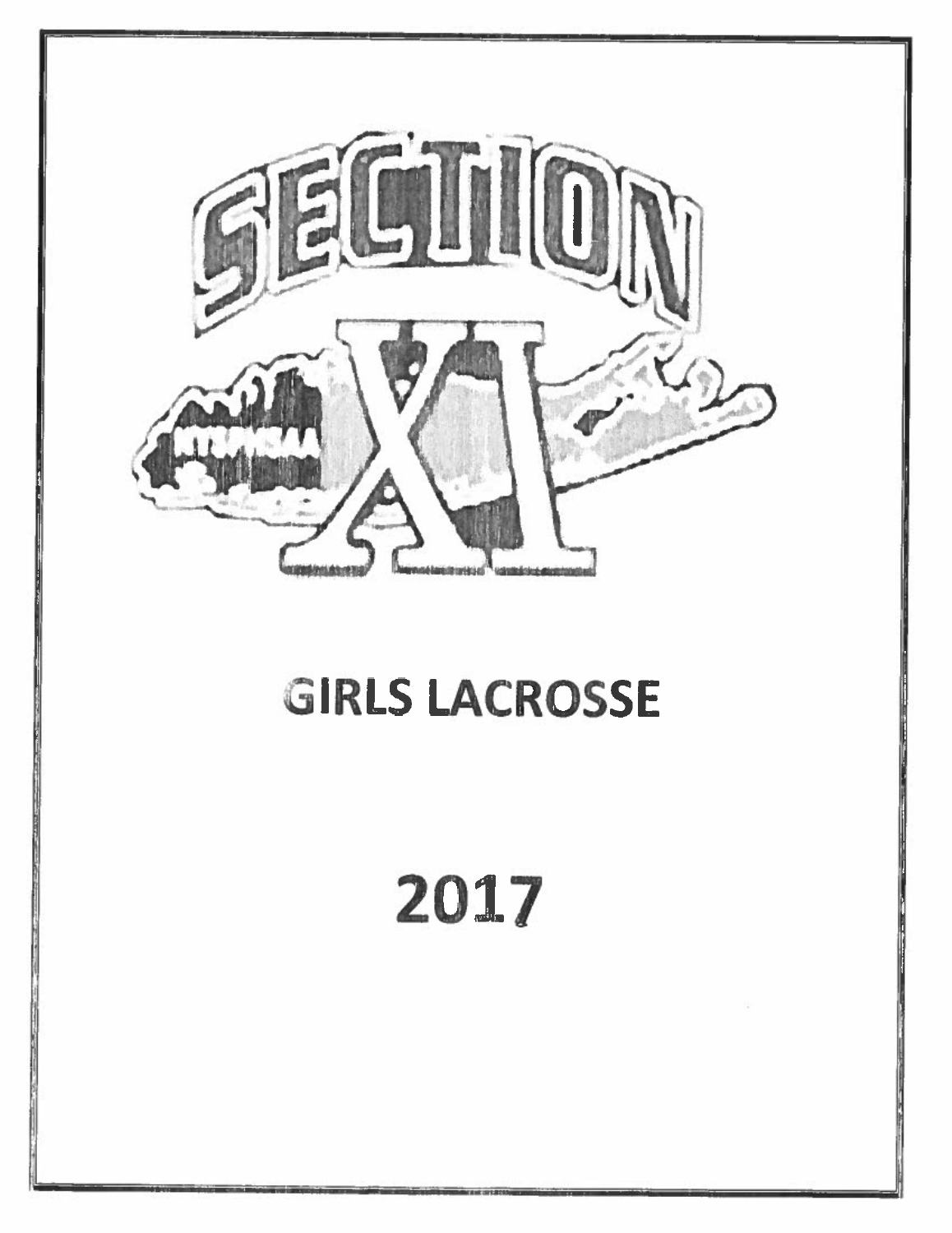## TABLE OF CONTENTS

- I. Welcome letter
- II. Scheduling Information
- Ill. Modified Level Placement
- IV. B Level Program Policy
- V. Modified Lacrosse Rules
- VI. Code of Ethics for Coaches
- VII. Section XI Sportsmanship Information
- VIII. Section XI Rating of Officials
- IX. 5 Period Roster Sheet
- X. AED Reminder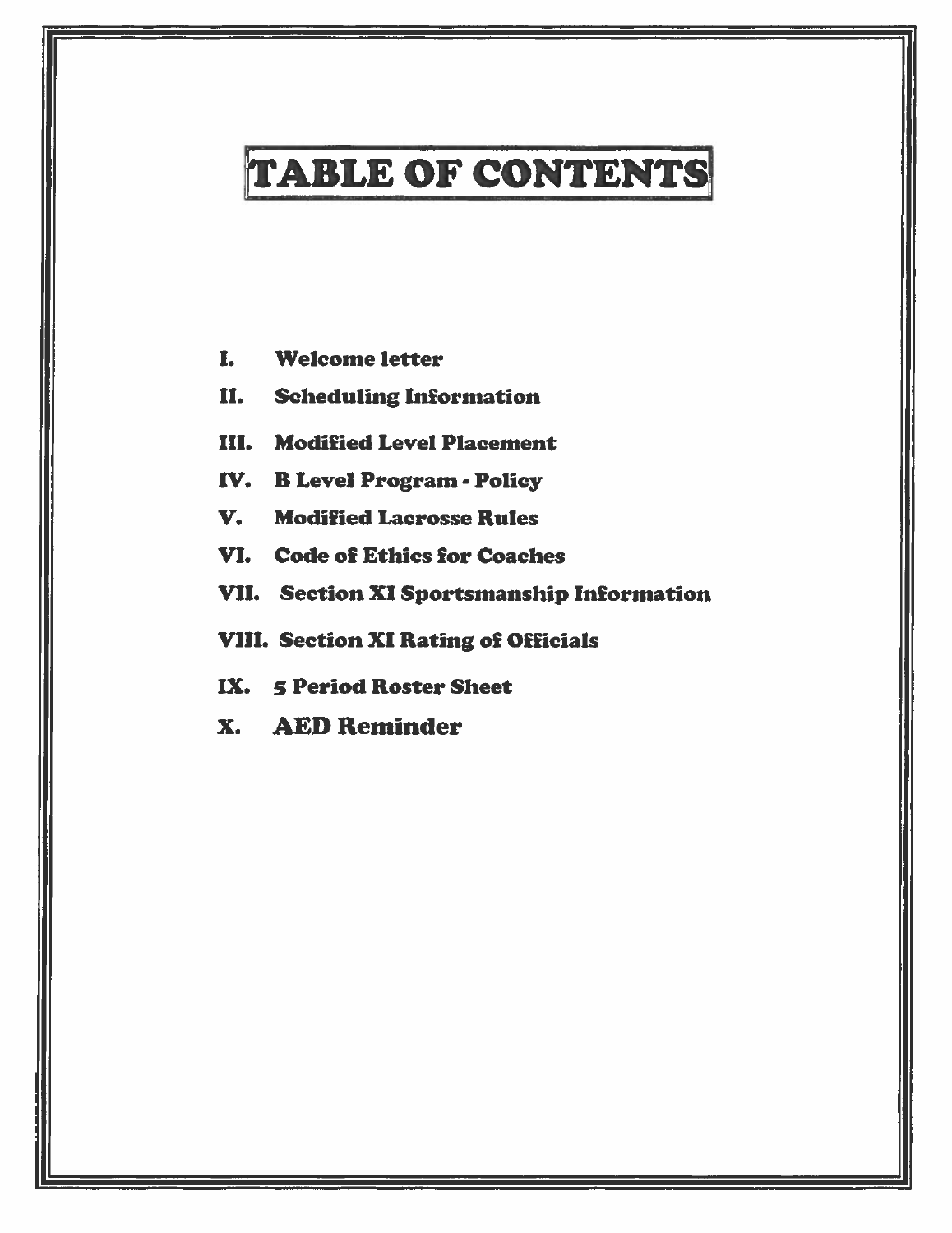## **Center Moriches High School**

#### **BOARD OF EDUCATION**

Joshua P. Foster, President Darrell L. Ichle, Vice President **Annette Rank** Robyn Rayburn Wendy R. Turkington

> Patricia A. Galietta **District Clerk** Diane M. Smith Treasurer

311 Frowein Road Center Moriches, New York 11934 (631) 878-0092 Ext 216/224 *Fax* (631) 878-0052 jthode a cmschools.org

Jeremy Thode Associate Principal/Director of Health, PE, Fine and Applied Arts, Business, Technology, FACS, & Athletics **Center Moriches SchoolsI** 

March 2017

Deal Suffolk County Guls Licrosse Coach

Malconn for mother season of Sect in XI Girls Lacrosse. It is my pleasure to con inue to senve all of you as your Sports Champerson and Hook forward to working with the Girls Lacrosse Coaches Association.

It is my job to serve as your liaison to the New York State Public High School Athletic Association and Section XI Please do not hesitate to call me at Center Moriches high School or email me at jthode@cmschools.org should you have any questions or concerns.

wish each und every one onyou an enjoyable and successful season.

Sincerely

Jeremy Thode Section XI Girls Lacrosse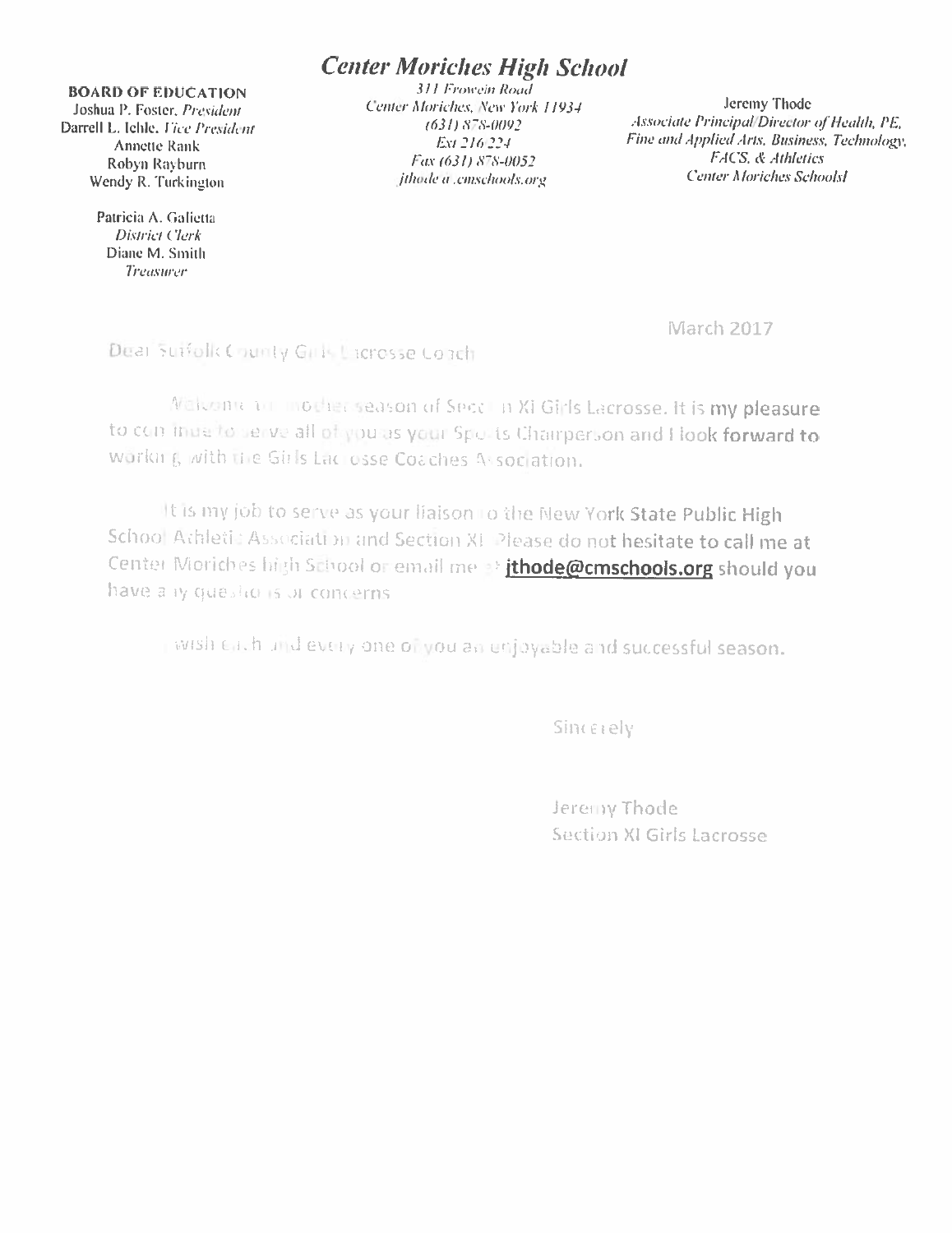#### MODIFIED PROGRAM

| <b>FALL - SEPTEMBER 8 THROUGH NOVEMBER 7</b>                       | <b>PHONE</b> |
|--------------------------------------------------------------------|--------------|
|                                                                    | 592-3065     |
|                                                                    | 791-4441     |
|                                                                    | 930-1540     |
|                                                                    | 298-2119     |
|                                                                    | 329-4143     |
|                                                                    | 842-4010     |
| <b>EARLY WINTER - NOVEMBER 9+ THROUGH JANUARY 23</b>               |              |
| Basketball (Boys) Bob Mayo                                         | 721-3434     |
|                                                                    | 761-8373     |
| <b>LATE WINTER - JANUARY 25 THROUGH MARCH 22</b>                   |              |
|                                                                    | 434-2512     |
|                                                                    | 288-3800     |
|                                                                    | 382-2100     |
| <b>SPRING - MARCH 28 THROUGH JUNE 11</b>                           |              |
|                                                                    | 298-8471     |
| Gymnastics (Girls) Pat Smith (Smithtown)                           | 382-2100     |
|                                                                    | 472-7808     |
| Lacrosse (Girls) Jeremy Thode (Center Moriches)                    | 878-0092     |
|                                                                    | 812-3141     |
|                                                                    | 471-1335     |
|                                                                    | 874-1137     |
| Track (Boys and Girls) Tony Toro, P.O. Box 427, Miller Place 11764 | 928-0991     |

#### MODIFIED SCHEDULING INFORMATION 2016-17

|                      | Max #           | #                       | # Practices                              | 1 <sup>st</sup> | 1 <sup>st</sup> | 1 <sup>st</sup>                | <b>Earliest</b>                   |             |
|----------------------|-----------------|-------------------------|------------------------------------------|-----------------|-----------------|--------------------------------|-----------------------------------|-------------|
| <b>Sport</b>         | <b>Contests</b> | <b>Practices</b>        | <b>Prior to</b>                          | <b>Practice</b> | <b>Scrim</b>    | <b>Possible</b>                | <b>Date</b>                       | Last        |
|                      | <b>Allowed</b>  | Prior to<br>1st Scrim   | 1 <sup>st</sup> Contest<br>(Team & Ind.) | <b>Date</b>     | <b>Date</b>     | <b>Date</b><br><b>Contests</b> | <b>Contests</b><br><b>Will Be</b> | <b>Date</b> |
|                      |                 | (Team &<br>Ind.)        |                                          |                 |                 | <b>Allowed</b>                 | <b>Scheduled</b>                  |             |
| <b>B/G Soccer</b>    | 10              | 9                       | 11                                       | 9/6             | 9/16            | 9/19                           | 9/26                              | 11/5        |
| <b>B/G X Country</b> | 8               | 10                      | 13                                       | 9/6             | 9/17            | 9/21                           | 9/26                              | 11/5        |
| Football             | 6               | 13                      | 17                                       | 9/6             | 9/21            | 9/26                           | 9/29                              | 11/5        |
| <b>Field Hockey</b>  | $\overline{10}$ | $\overline{9}$          | 11                                       | 9/6             | 9/16            | 9/19                           | 9/26                              | 11/5        |
| <b>G</b> Tennis      | 10              | $\overline{6}$          | 8                                        | 9/6             | 9/13            | 9/15                           | 9/19                              | 11/5        |
| <b>G</b> Volleyball  | 10              | $\overline{\mathbf{8}}$ | 10                                       | $11/7+$         | 11/16           | 11/18                          | 11/21                             | 1/21        |
| <b>B</b> Basketball  | 10              | $\overline{9}$          | 11                                       | $11/7+$         | 11/17           | 11/19                          | 11/21                             | 1/21        |
| Cheerleading         | 3               | 10                      | 15                                       | $11/7+$         | 11/19           | 11/30                          |                                   | $1/22$      |
| Wrestling            | 10              | 13                      | 15                                       | 1/23            | 2/7             | 2/9                            | 2/13                              | 3/25        |
| <b>G Basketball</b>  | 10 <sup>1</sup> | $\overline{9}$          | 11                                       | 1/23            | 2/2             | 2/4                            | 2/6                               | 3/25        |
| <b>B Volleyball</b>  | 10              | 8                       | 10                                       | 1/23            | 2/1             | 2/3                            | 2/6                               | 3/25        |
| Softball             | 10              | $\overline{\mathbf{8}}$ | 10                                       | $3/27 + +$      | 4/5             | 4/7                            | 4/19                              | 6/10        |
| <b>B/G Track</b>     | 8               | 10                      | 15                                       | $3/27++$        | 4/7             | 4/18                           | 4/19                              | 6/10        |
| <b>Baseball</b>      | 10              | 10                      | 15                                       | $3/27 + +$      | 4/7             | 4/18                           | 4/19                              | 6/10        |
| <b>B</b> Tennis      | 10              | $\overline{6}$          | 8                                        | $3/27 + +$      | 4/4             | 4/5                            | 4/19                              | 6/10        |
| <b>B</b> Lacrosse    | 10              | 10                      | 15                                       | $3/27++$        | 4/7             | 4/13                           | 4/19                              | 6/10        |
| <b>G</b> Lacrosse    | 10              | 10                      | 13                                       | $3/27++$        | 4/7             | 4/11                           | 4/19                              | 6/10        |
| <b>B</b> Swimming    | 8               | 12                      | 15                                       | $3/27++$        | 4/10            | 4/13                           | 4/19                              | 6/10        |
| <b>G</b> Gymnastics  | 8               | 10                      | 15                                       | $3/27++$        | 4/7             | 4/13                           | 4/19                              | 6/10        |

+All early winter sports may conduct tryouts <sup>a</sup> maximum of 3 days during the week of Oct 31-Nov 4. These do not count toward the required minimum number of practices.

++All modified spring sports may conduct tryouts <sup>a</sup> maximum of <sup>3</sup> days during the week of Mar 20-24, 2017. These do not count toward the required minimum number of practices.

NOTE: FIRST SCRIMMAGE AND FIRST CONTEST DATES ARE BASED ON SCHOOL DAYS AND SATURDAYS. BECAUSE LOCAL SCHOOL CALENDARS MAY DIFFER, EACH SCHOOL MUST VERIFY ITS OWN DATES.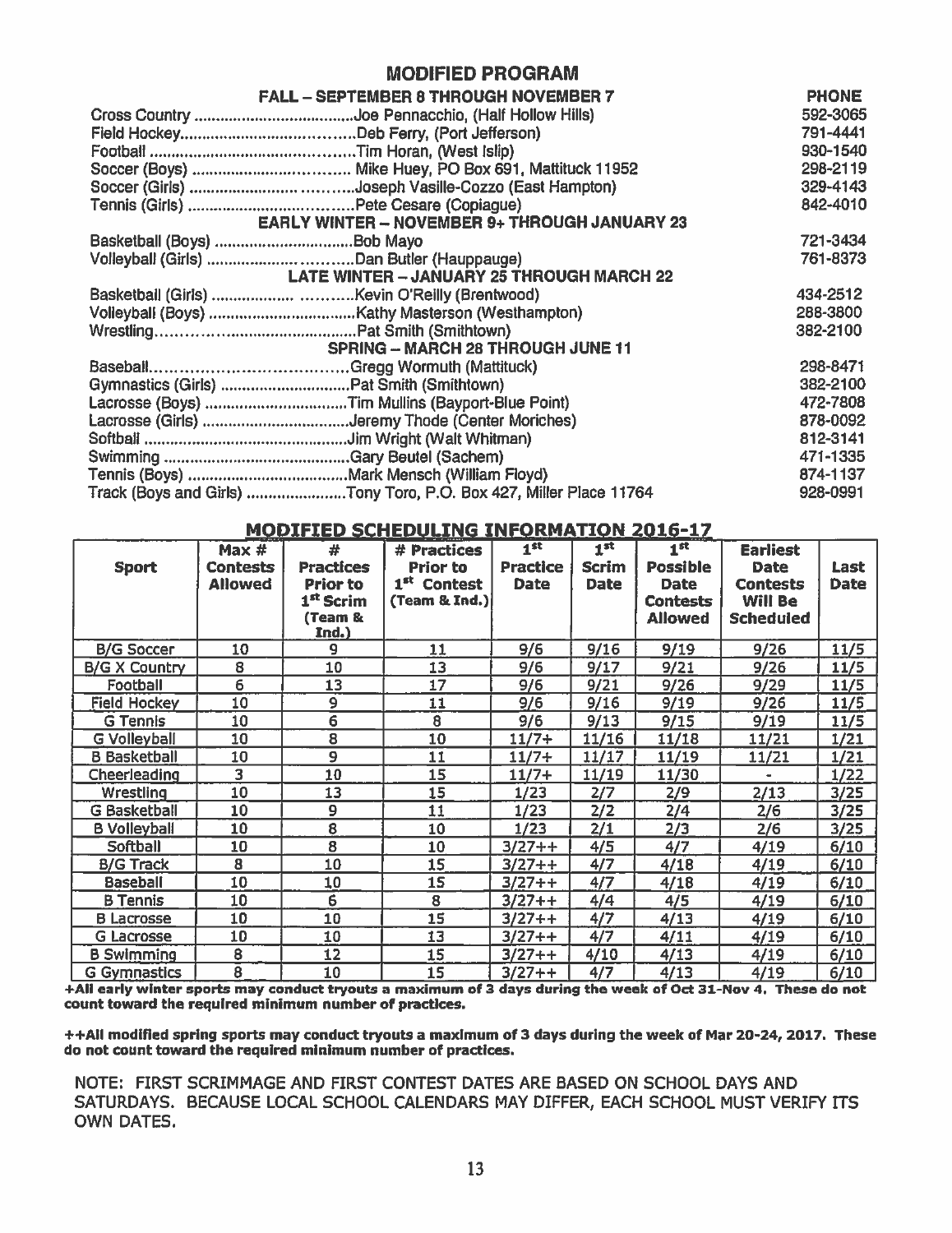#### SECTION XI SPORT CHAIRMEN

| <b>SPORT</b>                | <b>NAME</b>            |                          | <b>PHONE</b>                                 |                      |       |              |
|-----------------------------|------------------------|--------------------------|----------------------------------------------|----------------------|-------|--------------|
| Badminton                   | Patrick Murphy         | <b>Half Hollow Hills</b> | <b>SCHOOL /ADDRESS</b><br>525 Half Hollow R. | <b>Dix Hills</b>     | 11746 | 592-3065     |
| <b>Baseball</b>             | Gregg Wormuth          | <b>Mattituck HS</b>      | 15125 Main Rd                                | Mattituck            | 11952 | 298-8471     |
| <b>B</b> Basketball         | <b>Bob Mayo</b>        |                          |                                              |                      |       | 721-3434     |
| <b>G</b> Basketball         | Kevin O'Rellly         | <b>Brentwood HS</b>      | Third Ave.                                   | <b>Brentwood</b>     | 11717 | 434-2512     |
| <b>B&amp;G Bowling</b>      | Larry Philips          | Central Islip HS         | 85 Wheeler Rd.                               | Central Islip        | 11722 | 348-5017     |
| <b>B Cross Country</b>      | Joe Pennacchio         | <b>Half Hollow Hills</b> | 525 Half Hollow R.                           | Dix Hills            | 11746 | 592-3065     |
| <b>G Cross Country</b>      | <b>Tony Toro</b>       |                          | <b>PO Box 427</b>                            | <b>Miller Place</b>  | 11764 | 928-0991     |
| Cheerleading                | Amy Agnesini           | <b>Rocky Point</b>       | 82 Rocky Point/Yaphank Rd                    | Rocky Point          | 11778 | 849-7517     |
| <b>B&amp;G Fencing</b>      | Jim Wright             | Walt Whitman HS          | 60 Weston St.                                | Hunt. Sta.           | 11746 | 812-3141     |
| <b>Field Hockey</b>         | Deb Ferry              | Port Jefferson HS        | 550 Scraggy Hill Rd                          | Port Jefferson       | 11777 | 791-4441     |
| Football                    | <b>Tim Horan</b>       | West Islip HS            | 100 Sherman Ave                              | West Islip           | 11795 | 930-1540     |
| <b>B</b> Golf               | <b>Dennis Maloney</b>  | Sayville HS              | <b>Brook Street</b>                          | <b>West Savville</b> | 11796 | 244-6625     |
| G Golf                      | <b>Drew Walker</b>     | Hampton Bays HS          | 88 Argone Rd.                                | H. Bays              | 11946 | 495-3927     |
| <b>G</b> Gymnastics         | Pat Smith              | <b>Smithtown Schools</b> | 26 New York Ave.                             | <b>Smithtown</b>     | 11787 | 723-2110     |
| <b>B</b> Lacrosse           | <b>Tim Mullins</b>     | <b>Bayport-BP HS</b>     | 200 Snedecor Ave.                            | Bayport              | 11705 | 472-7808     |
| <b>G</b> Lacrosse           | Jeremy Thode           | Center Moriches HS       | 311 Frowein Rd.                              | C. Moriches          | 11934 | 878-0092     |
| <b>B</b> Soccer             | Mike Huey              |                          | <b>PO Box 691</b>                            | Mattituck            | 11952 | 298-2119     |
| <b>G</b> Soccer             | Joe Vasile-Cozzo       | <b>East Hampton HS</b>   | 2 Long Lane                                  | E. Hampton           | 11937 | 329-4143     |
| <b>Softball</b>             | <b>Jim Wright</b>      | Walt Whitman HS          | 60 Weston St.                                | Hunt. Sta.           | 11746 | 812-3141     |
| <b>B</b> Swimming           | Gary Beutel            | Sachem Schools           | 51 School St.                                | Lake Ronk.           | 11779 | $471 - 1335$ |
| <b>G Swimming</b>           | <b>Gary Beutel</b>     | Sachem Schools           | 51 School St.                                | Lake Ronk.           | 11779 | 471-1335     |
| <b>B</b> Tennis             | <b>Mark Mensch</b>     | William Floyd HS         | 240 Mastic Beach Rd                          | Mastic Beach         | 11951 | 874-1137     |
| <b>G</b> Tennis             | <b>Pete Cesare</b>     | <b>Coplague HS</b>       | 1100 Dixon Ave.                              | Copiaque             | 11726 | 842-4010     |
| <b>B&amp;G Track</b>        | <b>Tony Toro</b>       |                          | <b>PO Box 427</b>                            | <b>Miller Place</b>  | 11764 | 928-0991     |
| <b>B</b> Volleyball         | Kathy Masterson        | <b>Westhampton HS</b>    | 49 Lilac Rd.                                 | Westhampton          | 11978 | 288-3800     |
| <b>G</b> Volleyball         | Dan Butler             | <b>Hauppauge HS</b>      | 4 Lincoln Blvd                               | Hauppauge            | 11788 | 761-8373     |
| <b>B&amp;G Winter Track</b> | <b>Tony Toro</b>       |                          | <b>PO Box 427</b>                            | <b>Miller Place</b>  | 11764 | 928-0991     |
| Wrestling                   | <b>Matt DeVincenzo</b> | Comsewogue HS            | 565 Bicycle Path                             | Port Jeff Sta        | 11776 | 4748196      |
| <b>Athletics for All</b>    | Dan Robinson           | <b>Brentwood Schools</b> | $3rd$ Ave.                                   | <b>Brentwood</b>     | 11717 | 434-2512     |

#### 2016-17 MODIFIED LEVEL PLACEMENT DIVISION I

Device 2A **Bridgehampton** East Hampton Hampton Bays Montauk Pierson Ross Shelter Island Southampton Springs

#### Device<sub>1</sub>

**Comsewogue** Miller Place Mt. Sinai Riverhead Rocky Point Stony Brook Shoreham Wading-River Smithtown Christian

Finley West hollow Brentwood E,N,S,W Udall

#### **DIVISION II** Device 3 Device 4 Candlewood **Kings Park Amityville** Deer Park Commack Northport Babylon Islip Northport Babylon<br>Oldfield Bay Shore East Nofthport OldfIeld Bay Shore Lindenhurst Stimson **Beach** Moses

McGann-Mercy Port Jefferson **Southold** Westhampton Beach

Device ZB Center Moriches East Moriches **Greenport** Mattituck

Coplague West Babylon Wyandanch

#### DIVISION III

Accompsett Nesaquake Bayport BP Paca<br>
Dawnwood Sagamore Bellport Ronk Dawnwood Saga more Beilpoft Ronkon koma Gehnas Samoset Central Islip Saxton Great Hollow Selden Eastport/S Manor Sayvflle Longwood Seneca East IsWp South Ocean Oregon

#### Device 5 Device 6

William Floyd

#### 12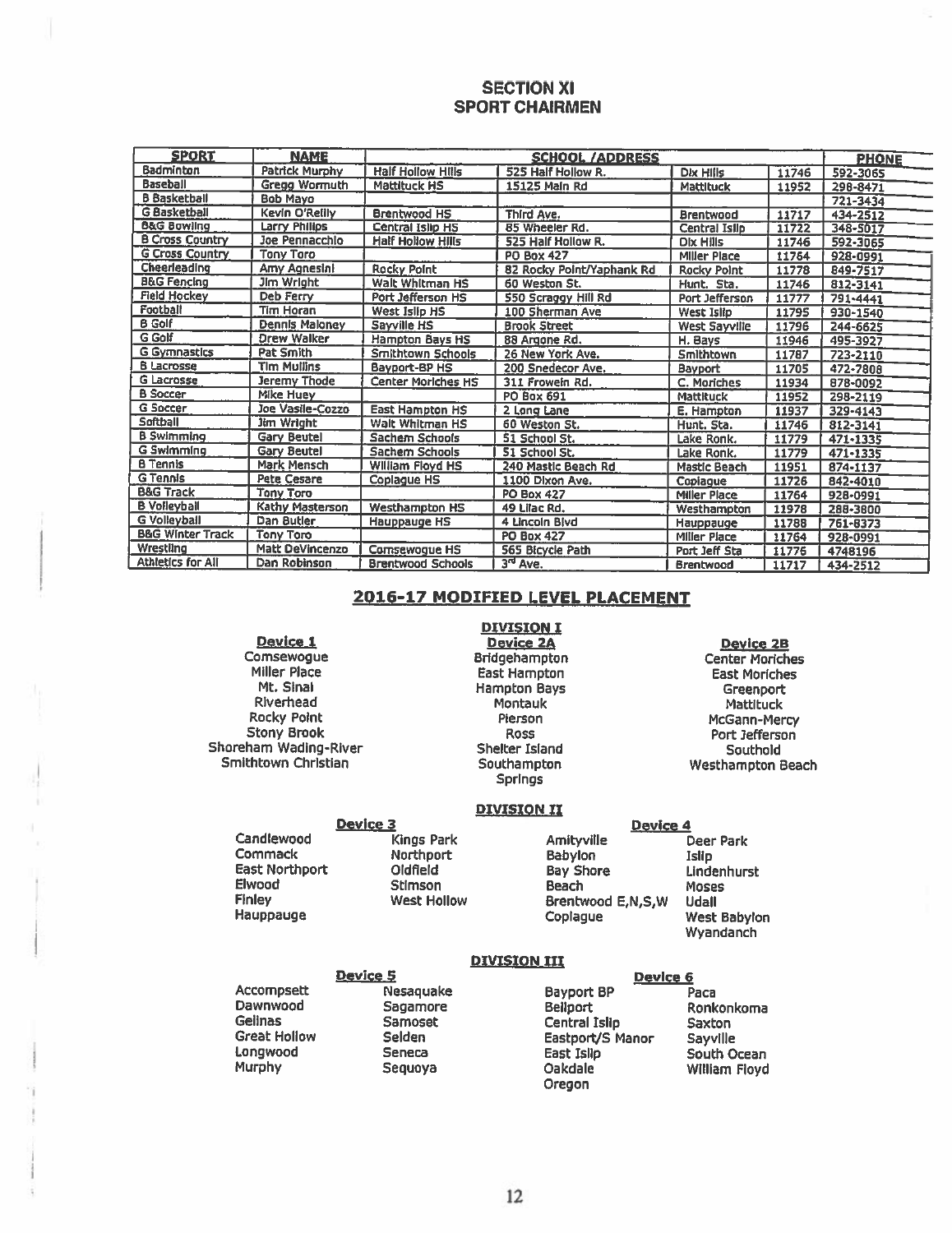The five period format is mandated for all <sup>B</sup> level teams in basketball, field hockey, football, lacrosse, soccer and volleyball. The regulation format has been eliminated (approved 5/22/07). Playing an extra quarter (extra game in volleyball) is NOT AN OPTION for the B level program in any sport.

Following are the conditions of this program:

1. Only B level teams may participate.

2. Teams shall be divided into two squads of equal numbers and equal ability. In football and boys lacrosse, the two squads shall be of unequal ability.<br>GIRLS

3. Coaches must exchange rosters prior to every contest.

4. One squad will <sup>p</sup>lay the first and third periods and the other squad the second and fourth periods. All athletes are eligible for the fifth period.

5. All points scored count.

ಉ\_ಕಾ]ಾಡ

6. Teams having the minimum numbers of athletes as listed below are obligated to <sup>p</sup>lay five periods (unless on austerity) provided their opponents also meet the minimum numbers.

Basketball - 12; Field hockey - 24; Football - 26; Lacrosse - 26; Soccer - 24; Volleyball - 14

7. If one team has fewer than the minimum number of players (Basketball - 12; Field Hockey - 24; Football - 26; Lacrosse - 26; Soccer - 24; and Volleyball - 14), both teams will play the four period format, with the A squad playing periods one and three and the B squad playing periods two and four\*. No athlete may play in more than three periods when numbers dictate (revised 5/22/07).

\*However, the five-period format may be played if agreed prior to the start of the contest (revised 12/07).

8. NO ATHLETE MAY PLAY IN MORE THAN THREE PERIODS OF A FIVE PERIOD CONTEST.

9. There is no half time intermission when five periods are played.

10. Extra compensation forms presented by the officials must be signed by the home coach. Officials are compensated an additional 20% of the game fee with the exception of volleyball which is <sup>a</sup> set fee (see Officials Contract).

11. Each coach is requested to make <sup>a</sup> notation on the rating card verifying the extra compensation for the officials.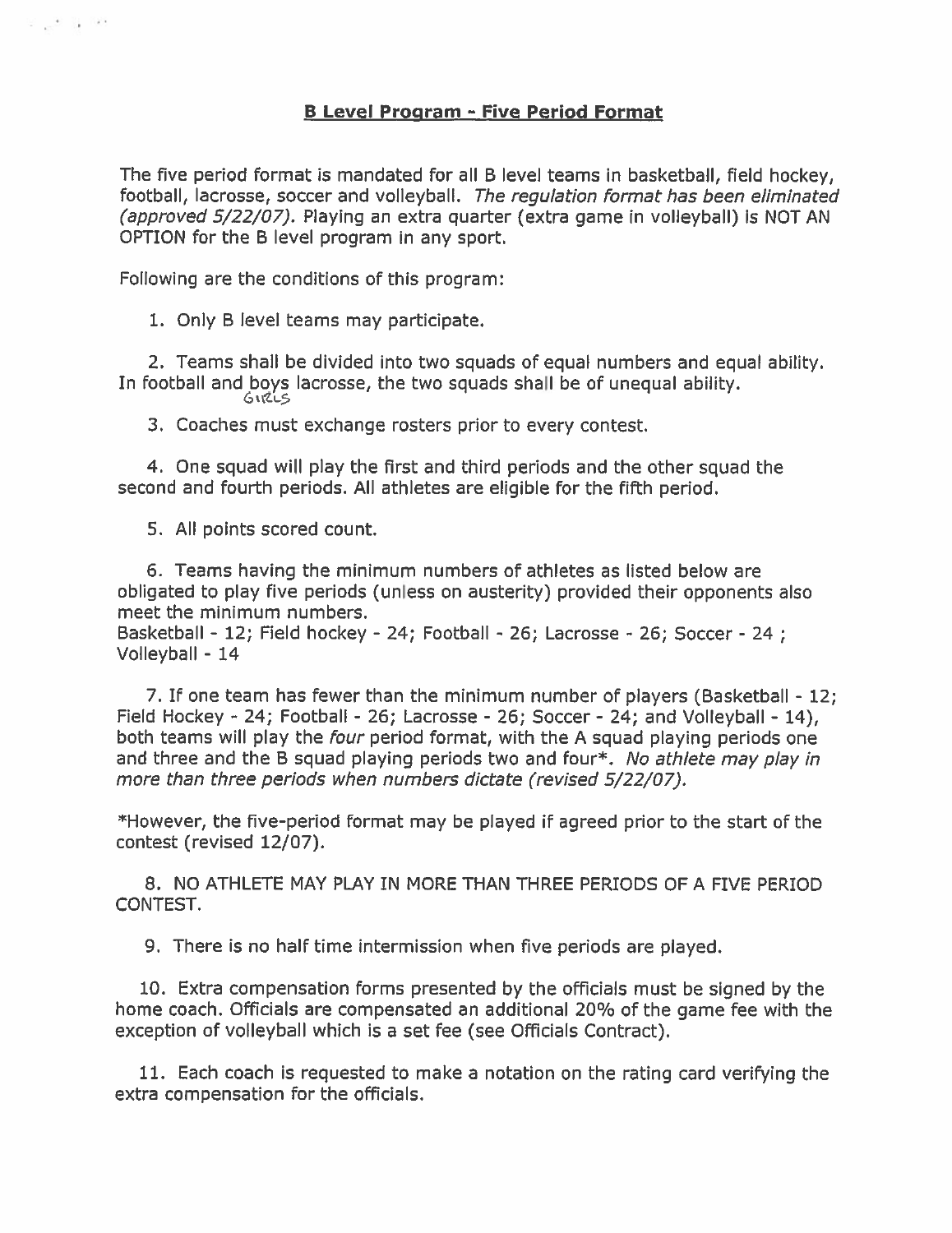#### MODIFIED GIRLS LACROSSE

#### Game Conditions

- 1. <sup>A</sup> minimum of two nights rest between contests.
- 2. The maximum number of contests shall be 10.
- 
- 3. Ten practices are required before the first scrimmage. 4. Thirteen practices are required before the first interschool contest.

#### Game Rules

1. USWLA Rules.

2. Quarters shall consist of <sup>12</sup> 1/2 minutes. The clock will stop the last <sup>2</sup> minutes of periods <sup>3</sup> and <sup>4</sup> on every whistle.

- 3. Five minute intermission
- 4. Equipment
	- a. Properly fitted equipment of good quality is mandatory for safe participation in lacrosse.

b. Only sneakers or shoes with molded soles and molded cleats are permitted in the modified program. Shoes with metal posts or spikes are not permitted in any modified sport.

c. All field <sup>p</sup>layers must wear colored mouth <sup>p</sup>ieces (no tabs).

d. Goalie must wear helmet with face mask, separate throat protector, chest protector, abdominal and pelvic protection, goalie gloves, and leg padding on the shins and thighs. The protective helmet, designed for lacrosse, have solid color jersey matching school colors.

d. All <sup>p</sup>layers must wear goggles that meet ASTM standards effective 2004.

5. <sup>A</sup> time out may be called when the ball is not in <sup>p</sup>lay. One time out per team, per half will be allowed. Duration of the time out will be two minutes.

#### Section XI Rules

#### B Level Program - Five Period Format

The five period format is mandated for all <sup>B</sup> level teams in <sup>g</sup>irls lacrosse except for those teams which have opted to be scheduled in regulation contest devices. Playing an extra period is not an option for the <sup>B</sup> level program in Section Xl.

Following are the conditions of this program:

- 1. Twelve and one-half minute periods.
- 2. Running time in periods one and two.
- 3. Stop clock on every whistle during the last two minutes of periods three, four and five.
- 4. Only <sup>B</sup> level teams may participate.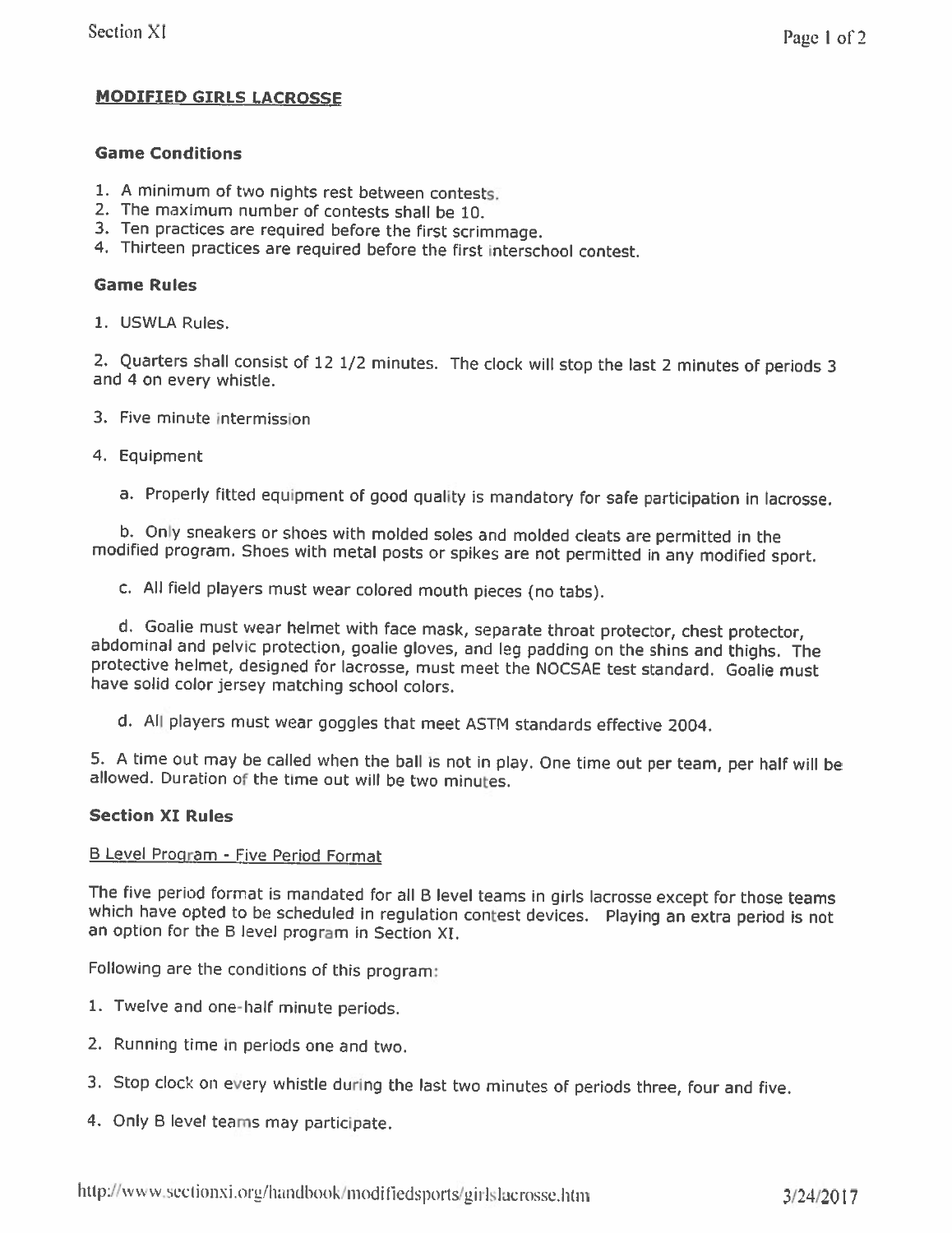5. Teams shall be divided into two squads of equal numbers and UNEQUAL ability. The stronger squad (A) will play the first and third periods, and the weaker squad (B) will play the second and fourth periods. All players ar

6. All points scored count.

7. Teams having the minimum number of <sup>26</sup> <sup>p</sup>layers are obligated to <sup>p</sup>lay five periods (unless on austerity) provided their opponents also meet the minimum numbers.

8. If teams have fewer than <sup>26</sup> <sup>p</sup>layers but can still field two full teams, those teams may opt to <sup>p</sup>lay five periods. (If substitutes are used, note #11.)

9. No <sup>p</sup>layer may <sup>p</sup>lay in more than three periods of <sup>a</sup> five period contest, including the goalie.

10. There will be <sup>a</sup> one minute intermission between periods one and two as well as four and five. There will be <sup>a</sup> five minute intermission between periods two and three.

11. <sup>A</sup> time out may be called when the ball is not in <sup>p</sup>lay. One time out per team is permitted in periods one and two and each team is permitted a second time out during periods three, four and five.

12. Extra compensation forms presented by the officials must be signed by the home coach.

13. Each coach is requested to make <sup>a</sup> notation on the rating card verifying the extra compensation for the officials.

#### <sup>B</sup> Level Program - Four Periods/Regulation Contest

When a regulation contest is played at the B level, the following conditions are applicable:

1. The five period format must be utilized.

- 2. There is <sup>a</sup> half-time intermission.
- 3. Extra periods may not be played.

Revised 3/25/10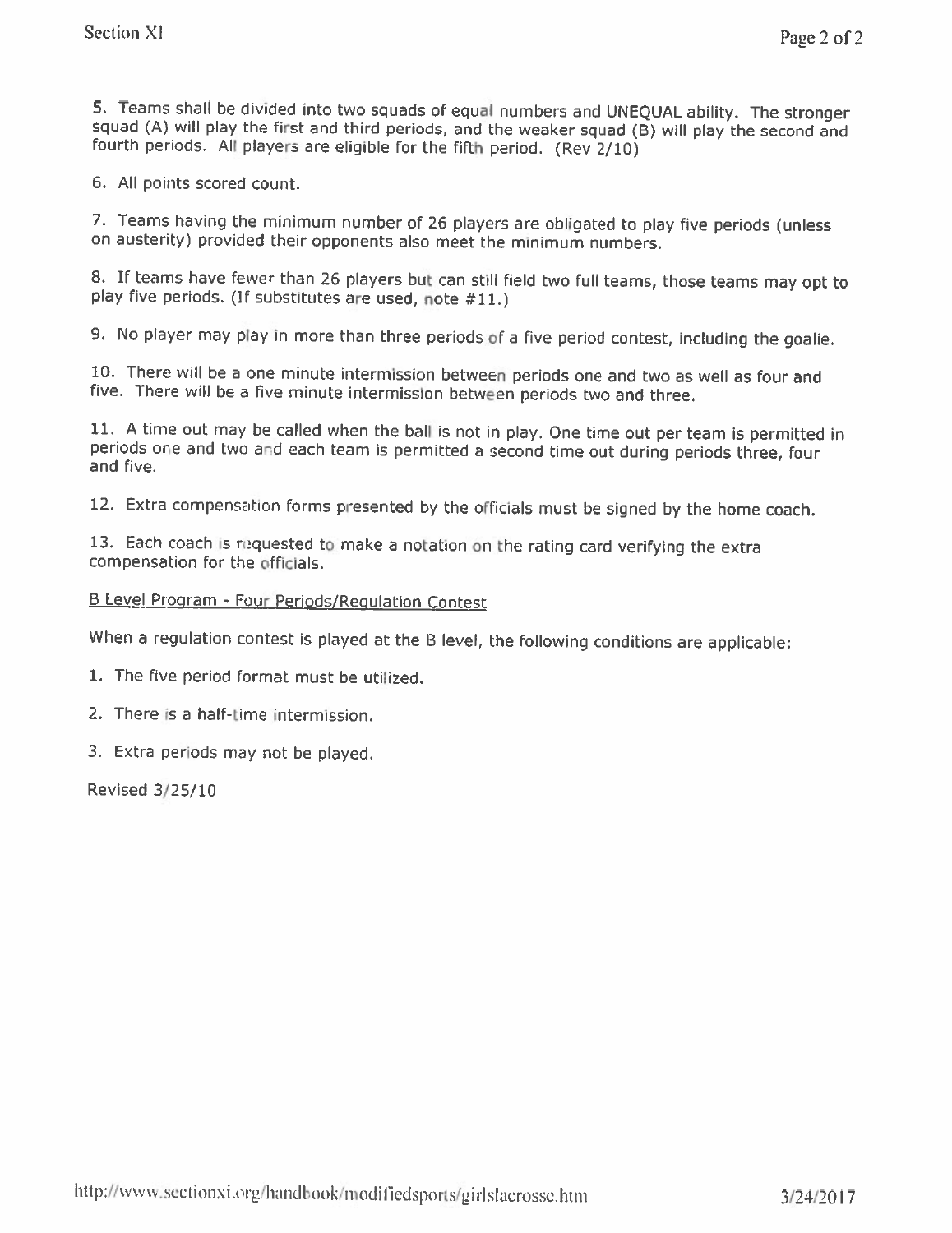### CODE OF ETHICS FOR COACHES

Section XI is committed to high ethical standards of conduct as applied to coaches and athletes, therefore coaches shall:

1, Know the rules of the game, the policies of Section XI, and the rules and regulations of NYSPHSAA. The coach and the team shall abide by these rules and requlations.

2. Actively use their influence to enhance good sportsmanship on the part of their <sup>p</sup>layers and their community.

3. Refrain from the verbal abuse of athletes and/or officials. Profane and vulgar remarks, critical public comments, and off-color humor are demeaning, offensive and unprofessional.

4. Refrain from the physical abuse of athletes and/or officials. Unnecessary<br>roughness, fighting or any other form of physical abuse cannot be tolerated. (Note: Verbal and physical abuse should never substitute for motivational techniques, which<br>enhance performance without threatening the dignity of the athlete.)

5. Be responsible for the supervision, discipline, and behavior of his/her athletes and abide by all of the rules and regulations of the host school at away contests.

6. Preserve the integrity of competition by never humiliating the opponent in <sup>a</sup> deliberate manner.

7. In unofficlated sports, ensure honesty in scoring and Integrity of calls on the part of their athletes.

8. Do not attempt to seek an advantage through intimidation of opponents or officials.

9. Be positive role models relative to the use of controlled and illegal substances (drugs, alcohol, and tobacco).

10. Recognize that the purpose of athletics is to promote the <sup>p</sup>hysical, mental, moral, social, and emotional well being of the individual <sup>p</sup>layers.

Violations of this code will be handled by Section XI In the following manner:

1. Misconduct regarding the inappropriate behavior of a coach shall be referred to the offending coach's athletic director.

2. If the violation is not reconciled, the athletic director will forward a report to the Executive Director.

3. On a further violation or flagrant misconduct, the Executive Director will send a formal letter to the coach, athietic director and principal noting that such behavior is unacceptable at Section XI contests, The letter should reflect the degree of Inappropriateness.

4. Should Section XI deem it necessary, the matter will be pursued through the Ethics Committee.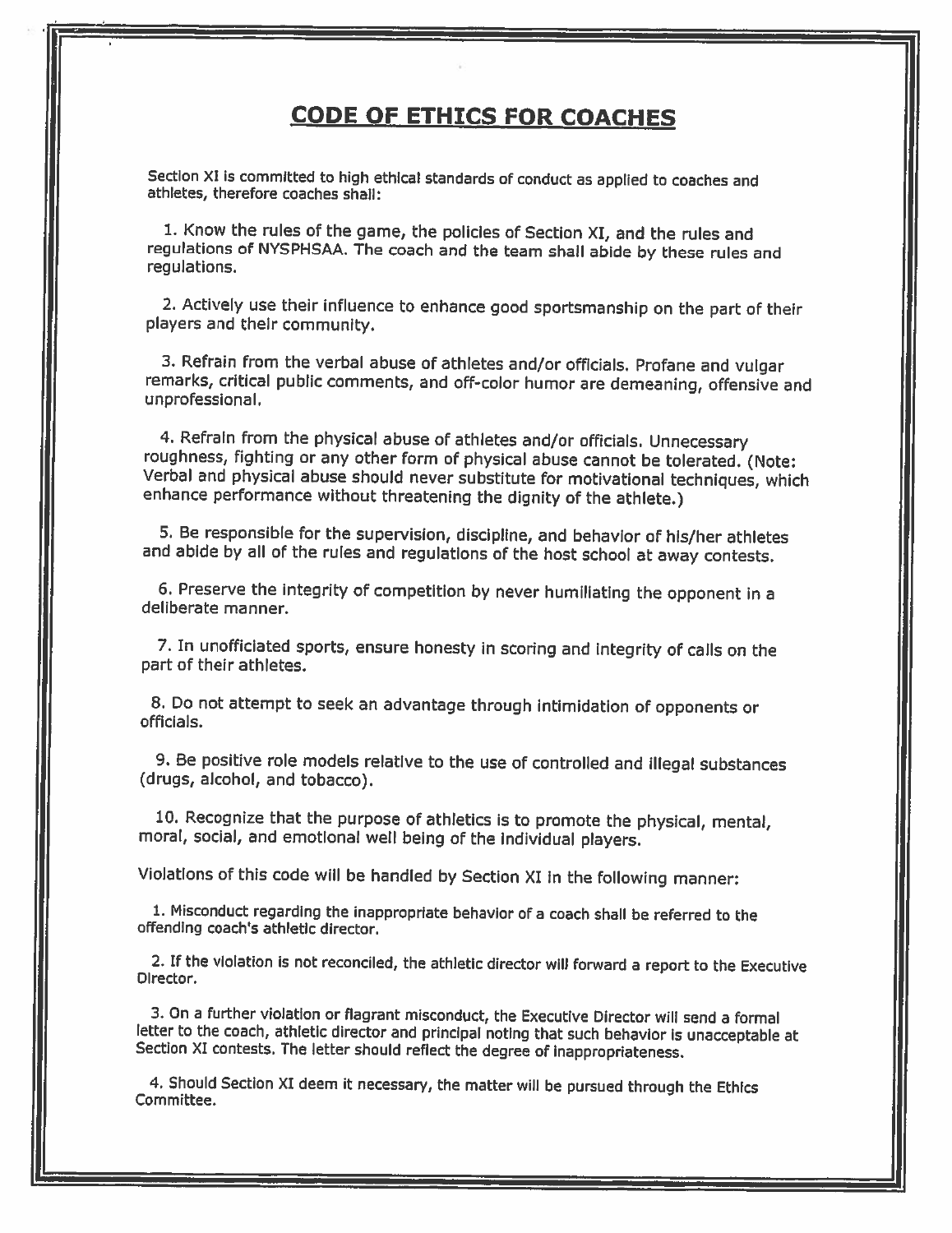#### SECTION XI NEW YORK STATE PUBLIC HIGH SCHOOL ATHLETIC ASSOCIATION <sup>180</sup> EAST MAIN STREET, SUITE 302, SMITHTOWN, NY <sup>11787</sup>

631-366-4900

EXECUTIVE DIRECTOR **ASSISTANT DIRECTOR** 

DONALD F. WEBSTER KEVIN M. MCCARTHY

To: Ml Sports Chairpersons From: Don Webster RE: Sportsmanship

The New York State Public High School Athletic Association and Section XI would like to ask your cooperation in the promoting of the importance of proper sportsmanship at all of its athletic contests.

Trash talking, inappropriate comments and genera<sup>l</sup> poor sportsmanship have become an increasing problem and we would ask that you communicate the following guidelines with the coaches at your Mandatory Coaches Meeting.

- 1. There will be zero tolerance for harassing statements related to gender, race, ethnicity, disabilities, sexual orientation or religion by <sup>p</sup>layers, coaches, fans or officials, It is our goa<sup>l</sup> to reinforce our expectations of proper sportsmanship at all times. Incidents or violations will be handled through the regulations outlined in the NYS and Section XI procedures with the appropriate penalties administered.
- 2. We have asked the officials to deal with this type of behavior with immediate and strict enforcement.
- 3. Officials are not to be involved directly with the spectators. Officials will report this type of behavior with fans directly to the home school and follow proper procedures. Home school game administration will be responsible for the conduct at the game site.
- 4. Serious incidents or violations shall be reported to Section XI on the next Business day.

g militar and

- 5. Coaches are asked to reinforce proper sportsmanship with their <sup>p</sup>layers on <sup>a</sup> regular basis and model goo<sup>d</sup> sportsmanship themselves.
- 6. Athletic Directors are asked to <sup>p</sup>lease review with their coaches the NYSPHSAA expectations and monitor their athletes and staff.

Thank you for your cooperation and assistance in creating <sup>a</sup> positive, enjoyable and healthy athletic experience for all.

cc: Ken Knapp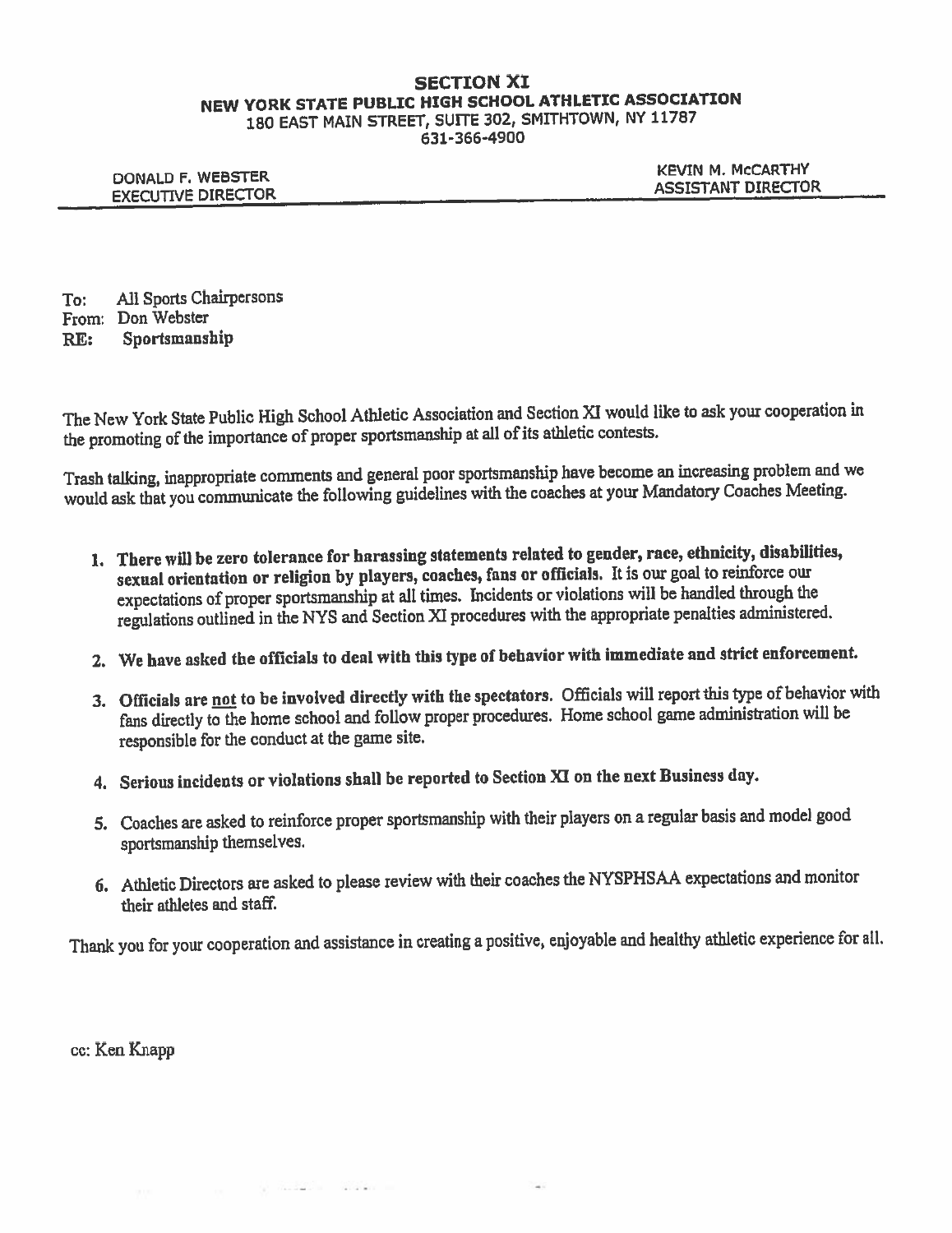#### SPORTSMANSHIP

In all sports, <sup>p</sup>layers and coaches will rate their opponents' sportsmanship at every contest. Season team averages will determine winners in each league/division/device. The officials' rating card will include <sup>a</sup> sportsmanship rating of opponents at every contest (league and non-league). All teams at all levels of all sports are expected to submit these ratings.

Certificates and recognition will be given to those teams best exemplifying sportsmanship.

Every sport has its own rules and regulations that must be known and respected by coaches and athletes and enforced consistently by officials. However, there are certain behavioral standards that elevate an athletic event from <sup>a</sup> mere contest to <sup>a</sup> positive educational experience. Section Xl's purpose in implementing this system is to encourage coaches and athletes to focus on these behavioral standards.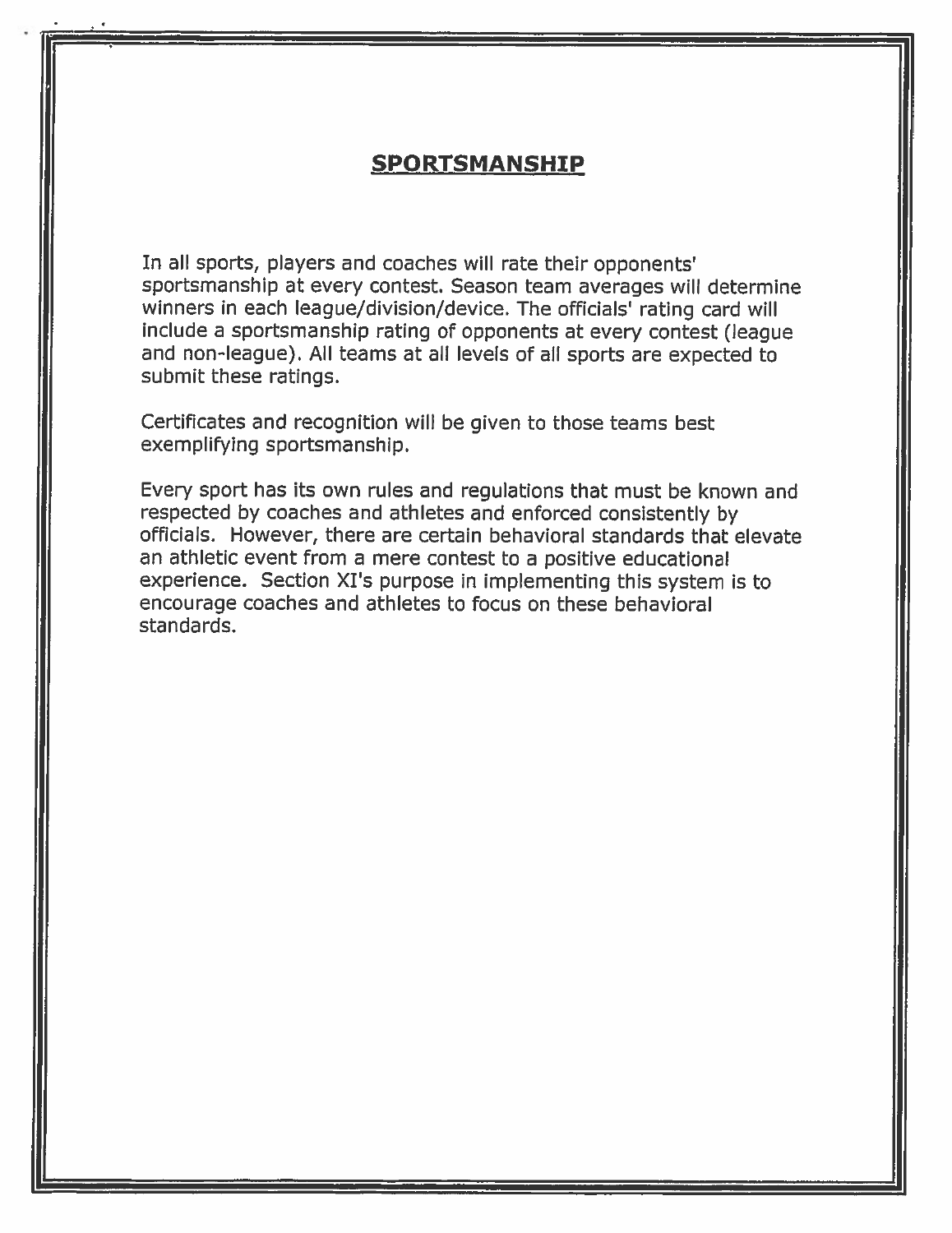#### SECTION XI NEW YORK STATE PUBLIC HIGH SCHOOL ATHLETIC ASSOCIATION 180 EAST MAIN STREET, SUITE 302, SMITHTOWN, NY 11787 631-366-4900

| DONALD F. WEBSTER         | <b>KEVIN M. MCCARTHY</b>  |
|---------------------------|---------------------------|
| <b>EXECUTIVE DIRECTOR</b> | <b>ASSISTANT DIRECTOR</b> |

DATE: August 2015 TO: Section XI Coaches of Officiated Sports FROM: Donald F. Webster RE: Rating Officials

Section XI provides <sup>a</sup> vehicle for coaches to evaluate the performance of game officials. It us our feeling that the system we use is the most comprehensive and effective method possible. We ask for your cooperation In this effort.

Some specifics we wish to reiterate:

- 1. We are committed to protecting the right of each and every coach to rate officials. We believe it to be an obligation of each and every coach to evaluate, though fully understand that your main focus is appropriately your coaching task.
- 2. Officials DO NOT have access to the sources of their ratings. Confidentiality is <sup>a</sup> major priority. Even Section Sport Chairs are precluded from having this information, Though we work closely with the Presidents of officials groups, they will verify the confidentiality of your ratings. Only the Section office staff has knowledge of rating sources.
- 3. The success of the rating system is totally dependent on your cooperation.
- 4. When evaluating each official, carefully consider the keys to each category:

| Excellent  | (5) | Should be reserved for the truiy outstanding performance, a<br>performance you would want on a championship contest. Over |
|------------|-----|---------------------------------------------------------------------------------------------------------------------------|
|            |     | the course of a season, there should be very few 5's given.                                                               |
| Good       | (4) | Means just that - a good performance, not outstanding, but                                                                |
|            |     | better than acceptable - no complaints. Generally, we would                                                               |
|            |     | expect to see more 4's than any other rating.                                                                             |
| Acceptable | (3) | Should speak for itself. We would expect a fair number of                                                                 |
|            |     | these.                                                                                                                    |
| Poor       | (2) | Definite flaws; contest was seriously affected. Hopefully, you                                                            |
|            |     | will not need to give many during a season.                                                                               |
| Inadequate | (1) | Absolutely unacceptable throughout the contest. Hopefully,                                                                |
|            |     | your need to use this will be rare.                                                                                       |

Each individual rating chosen (on each category) is <sup>a</sup> separate computer entry. The computer "computes" for each official by adding the total points and dividing by 5. This is the overall game rating for the official. This results in overall ratings such as 4.2, 3,4, 3.6, or 3.8 In addition to the whole numbers.

Best regards for an enjoyable and productive season.

ratingofficials.coachesmtgs.coaches

×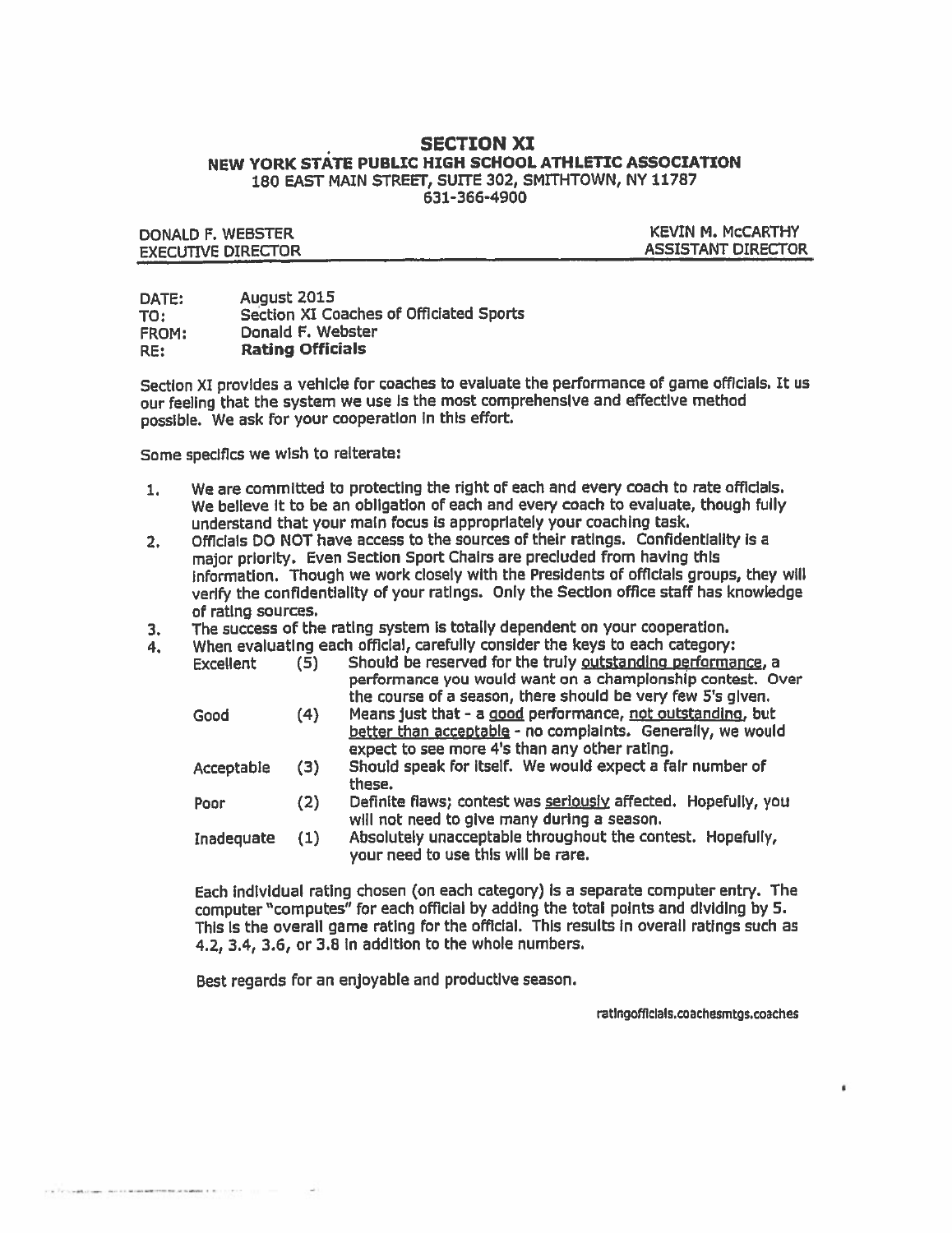|                             |                          |                 |          | FIVE PERIOD FORMAT TEAM ROSTERS |                 |
|-----------------------------|--------------------------|-----------------|----------|---------------------------------|-----------------|
|                             |                          |                 |          |                                 |                 |
|                             |                          |                 |          |                                 |                 |
|                             |                          |                 |          |                                 |                 |
|                             | <b>A</b> Squad<br>Roster |                 |          | <b>B</b> Squad<br>Roster        |                 |
|                             | Name                     | uniform<br>$\#$ |          | Name                            | uniform<br>$\#$ |
| I1                          |                          |                 | 1        |                                 |                 |
| 2                           |                          |                 | 2        |                                 |                 |
| 3                           |                          |                 | 3        |                                 |                 |
| 4                           |                          |                 | 4        |                                 |                 |
| 5                           |                          |                 | 5        |                                 |                 |
| 6                           |                          |                 | 6        |                                 |                 |
| 7                           |                          |                 | 7        |                                 |                 |
| 8                           |                          |                 | 8        |                                 |                 |
| 9                           |                          |                 | 9        |                                 |                 |
| $\vert$ 10 $\vert$          |                          |                 | 10       |                                 |                 |
| $\vert 11 \vert$            |                          |                 | 11       |                                 |                 |
| 12                          |                          |                 | 12       |                                 |                 |
| $\vert$ 13 $\vert$          |                          |                 | 13       |                                 |                 |
| $\vert 14 \vert$            |                          |                 | 14       |                                 |                 |
| 15                          |                          |                 | 15       |                                 |                 |
| 16                          |                          |                 | 16       |                                 |                 |
| $\overline{17}$             |                          |                 | 17       |                                 |                 |
| 18                          |                          |                 | 18       |                                 |                 |
| $ 19\rangle$<br>$\sqrt{20}$ |                          |                 | 19<br>20 |                                 |                 |